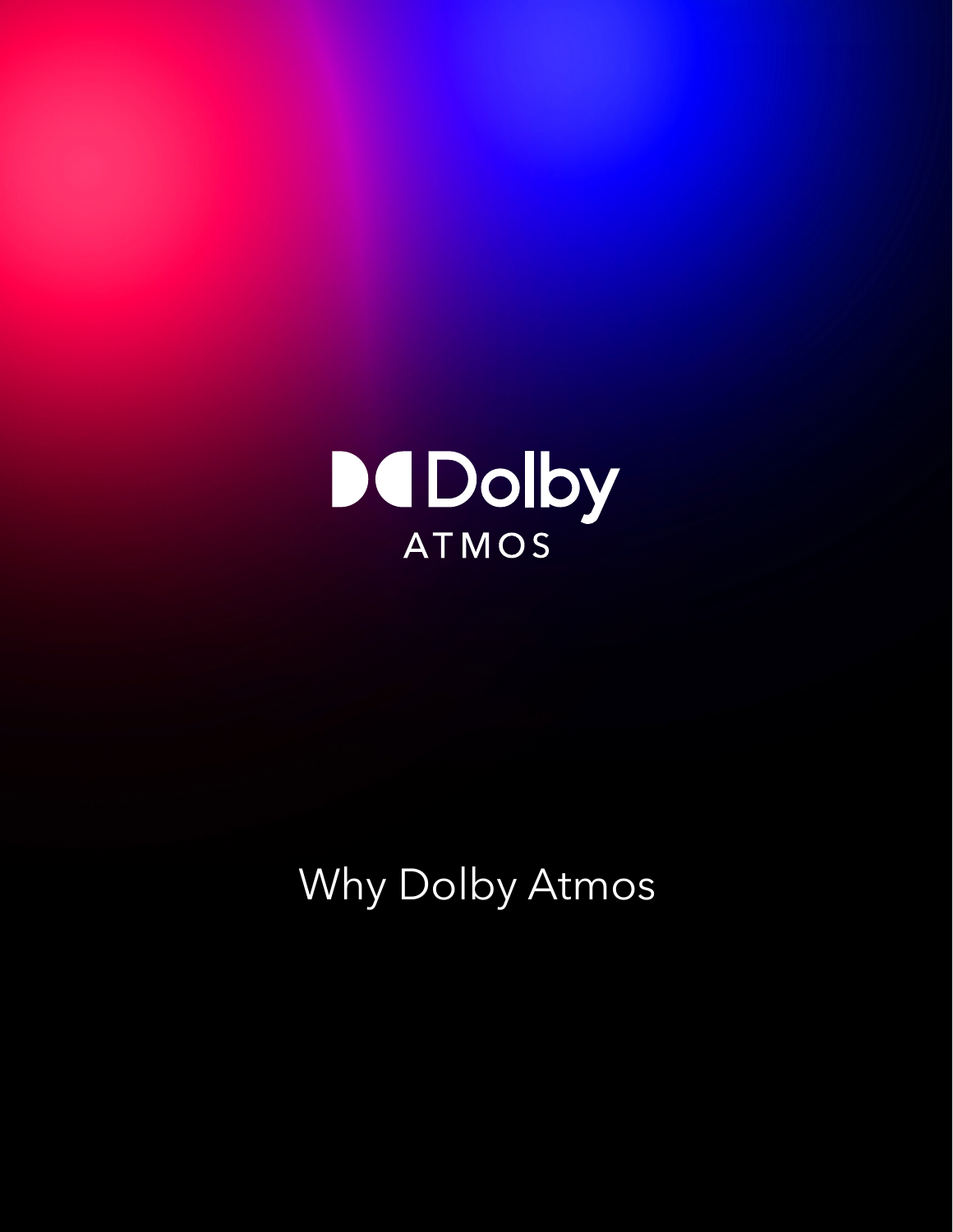# Your story made better in Dolby Atmos

Dolby Atmos has become the immersive audio standard for film and television content creation. Introduced first in the cinema, Dolby Atmos has been adopted by the most popular streaming services such as Apple TV+, Disney+, and Netflix, and is also being made widely available to mainstream audiences on millions of consumer playback devices. Once used primarily on big-budget Hollywood films, Dolby Atmos is being leveraged by content creators on a wider variety of content genres and types than ever before. This is your opportunity to hear first-hand from some of those content creators on how Dolby Atmos has enabled them to enhance their stories. This paper will demystify what Dolby Atmos is and why content creators should be creating all of their content in Dolby Atmos.

"Dolby Atmos is a format and not a particular sound. At Netflix, we feel the best mixes come when mixers have excellent technology and the freedom to use it in a way that best tells the story."

— Scott Kramer | Netflix

## Dolby Atmos: From cinema to home

First utilized on Pixar's 2012 film, *Brave,* Dolby Atmos introduced a new paradigm of audio creation and delivery in cinema, enabling filmmakers to fully immerse moviegoers in their story's soundscape. Today, that paradigm has also revolutionized the home entertainment experience, bringing Dolby Atmos technology to the living room and enabling content creators to immerse viewers more deeply into their stories. Many of today's leading content services and their studio partners have adopted

Dolby Atmos on feature films and episodic titles.

This adoption has led to the installation of Dolby Atmos systems in over 500 mix rooms and thousands of creative professionals worldwide working in Dolby Atmos to meet the aggressive demand for premium audio. The exponential growth of available premium content is fueled largely by the proliferation of streaming services, rapid adoption of UHD formats, and the increasing availability of premium format playback devices to mainstream consumers. Now more than ever, content creators looking to bring compelling stories to home viewers are adopting Dolby Atmos as their default audio-creation format.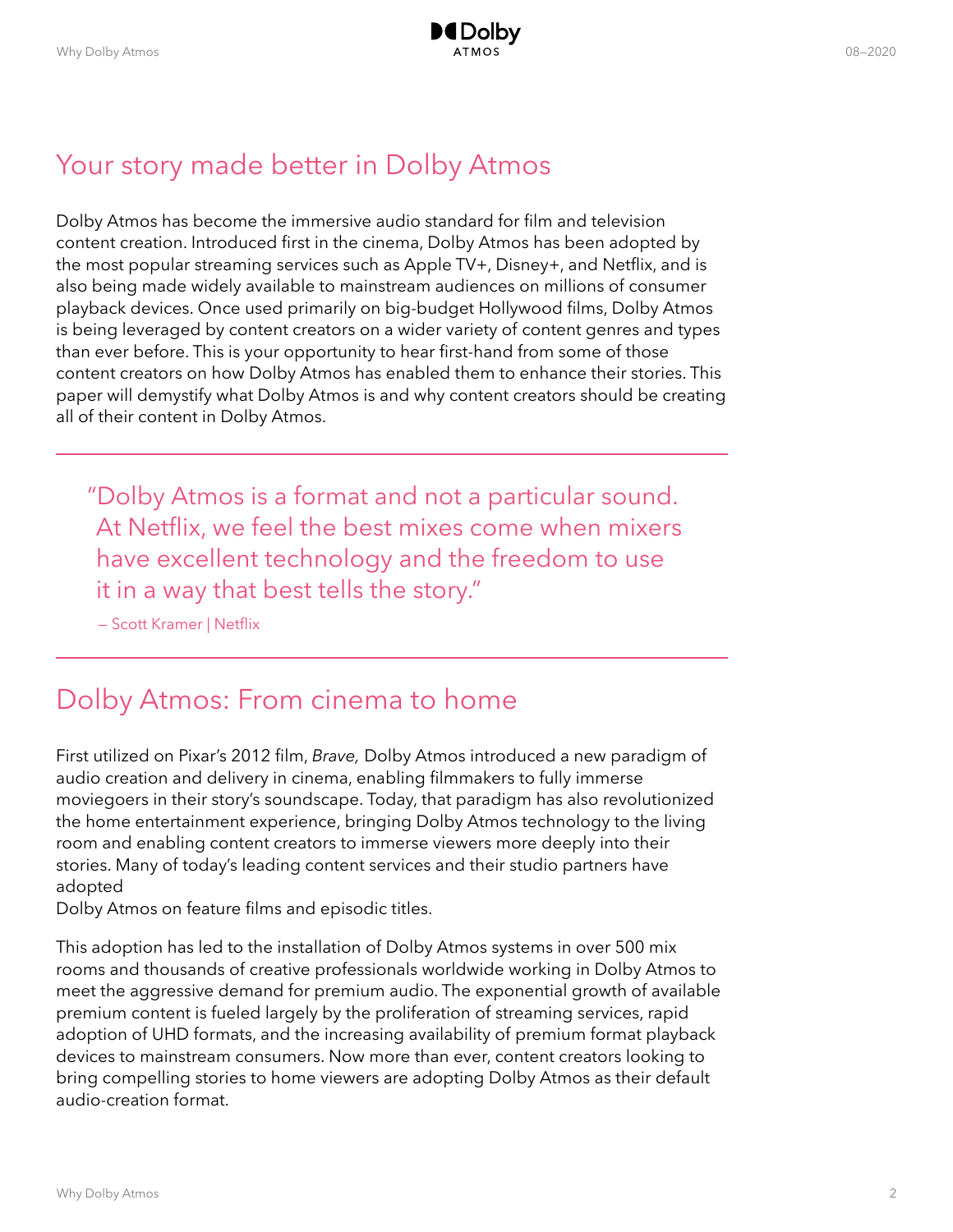

## Much more than overhead sound

Filmmakers, creatives and content providers who are unfamiliar with Dolby Atmos might think of it as a niche technology for adding overhead sound effects to big budget theatrical productions. "People… might assume it's just 7.1 surround plus overheads," notes Cheryl Ottenritter of Ott House Audio in Washington DC Metro Area, who creates Dolby Atmos mixes mostly for documentary and non-fiction titles. "It's really all about the objects, and the ability to place, move, and size those objects within the sound field."

Even engineers new to working with the technology are surprised by it. "When I first started using it," says re-recording engineer Nick Fry, of The Farm in England, "I thought I can only use it if I have a plane moving overhead or if it's raining." But when working on Netflix's documentary series, *Formula One: Drive to Survive,* his understanding

of Dolby Atmos evolved. "I began thinking beyond. If there's a huge crash in front of me, I can envelop the whole room with that crash. Once you're less literal about it,

"It's really all about the objects, and the ability to place, move, and size those objects within the sound field."

— Cheryl Ottenritter | Ott House Audio

it becomes another incredibly powerful sound tool — and clients love it."

The main difference between surround sound and Dolby Atmos is "channel-based mixing" versus "object-based mixing." In traditional surround mixing, audio material is assigned to play out of specific channels — front three screen speakers, rear surrounds, or, in the case of 7.1 surround, side speakers. Dolby Atmos allows a mixer to take any track, whether an effect, voice, or music track element, and manipulate it as an object that can be placed or moved anywhere within the 3D space of the room — without directly assigning it to a particular speaker. For one film, *The River and the Wall*, Ottenritter notes, "The editor really wanted to walk through this field and hear the birds go by. He wanted to hear that bird right there, because that's how it was when he recorded it in the field. Instead of 'Oh, I hear it coming out of my left speaker,' we were able to create an immersive sound experience like he was back in the field again."

Moving objects around in 3D space using the panner — versus assigning sounds to specific channels in the 7.1 bed — can make all the difference in creating a clear, immersive soundscape for audiences. According to Tim Hoogenakker, re-recording mixer of Formosa Group, "It's never just about what you're putting in the heights. It's about filling in the space between the sides and the heights and the rears. You're creating a 3D space all around you." He says that even if you hardly pan anything to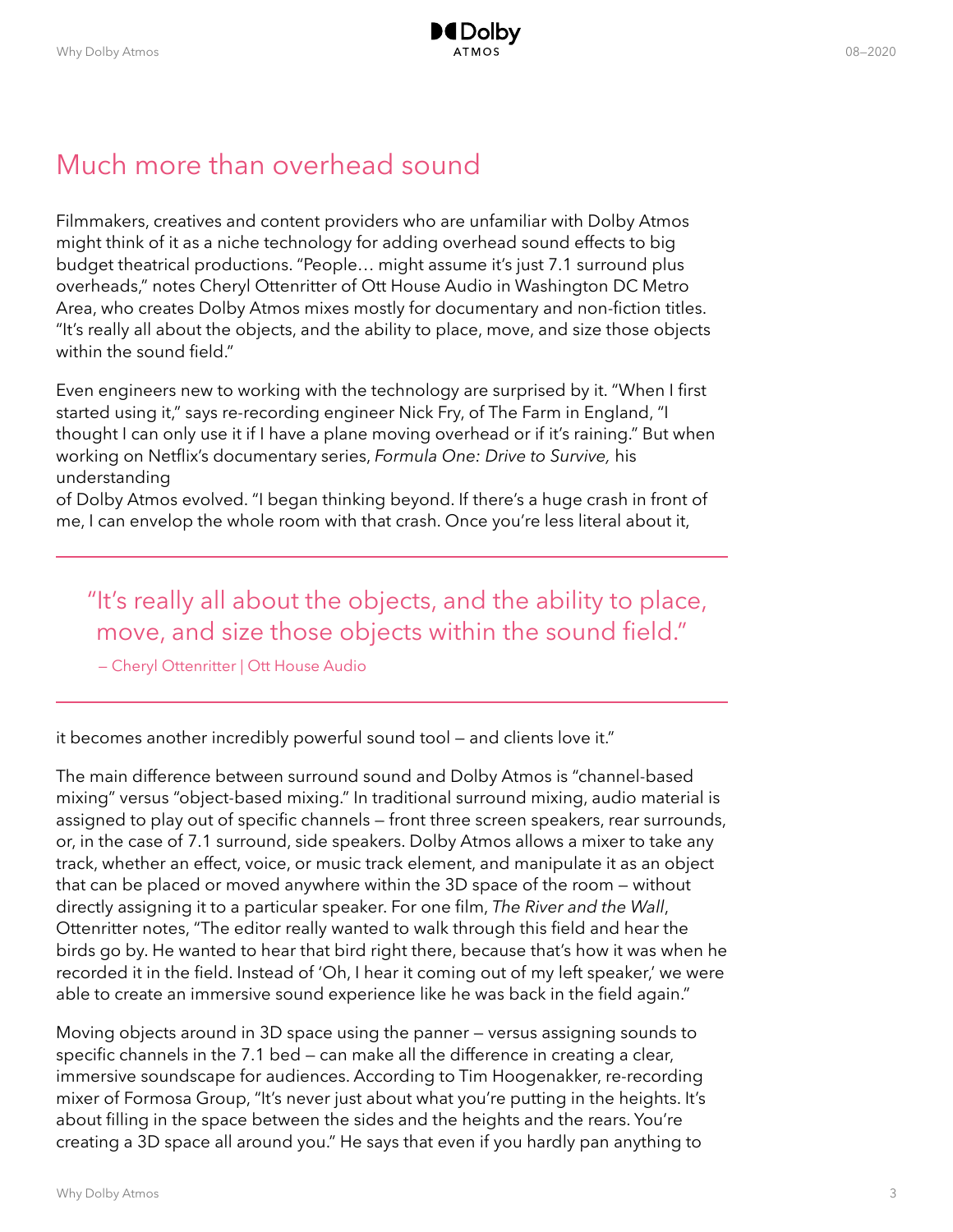

the top channels, you still get a large amount of depth by opening up the sides and lifting

objects up a little bit. In addition, panning audio in 5.1 or 7.1 can create jumps

"It's about filling in the space between the sides and the heights and the rears. You're creating a 3D space all around you."

— Tim Hoogenakker | Formosa Group

between the speakers. Dolby Atmos helps ensure that sounds adapt to each viewer's unique playback configuration, while moving fluidly and naturally around their listening environment.

#### Your mix, your way

Ultimately, Dolby Atmos is a tool designed to enable content creators to tell their stories as they see fit. It wasn't developed for one particular genre or specific method of use. Ed Hoxsie, SVP of Worldwide Product Production at Paramount Pictures, says, "Each mixer controls their paintbrush differently. Dolby Atmos is not meant to make one type of experience, such as a bombastic overhead mix, but rather provide the mixer variable controls to trim, balance, separate, and push hard or soft in aural spaces like never before." He notes that some of the most impressive mixes are on quieter movies where Dolby Atmos helps create the ambiance of a scene instead of controlling it outright.

With Dolby Atmos, mixers can give different objects specific sizes to create contrast. "It allows you to take advantage of the full dynamics of cinema sound," explains

"You can go from the biggest explosion to literally hearing someone's eyelid open, in a calm, gentle way. You can go as deep or as shallow as you want."

— Adam Daniel | Point1Post

Point1Post (UK) re-recording mixer Adam Daniel (his father, Graham Daniel, helped to build the first Dolby Stereo cinema installations in the 1970s.) "You can go from the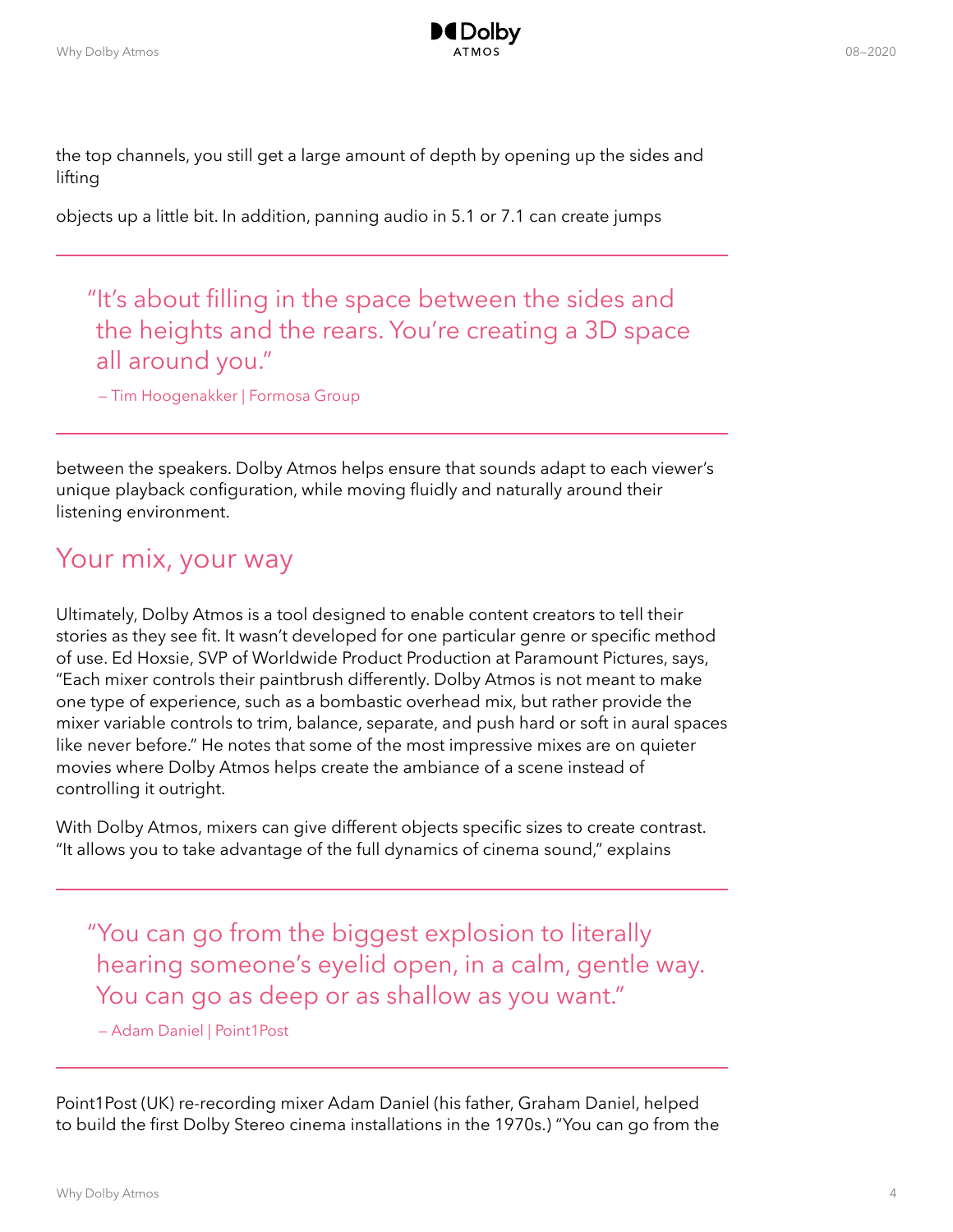

biggest explosion to literally hearing someone's eyelid open, in a calm, gentle way. You can go as deep or as shallow as you want."

Mixing natively in Dolby Atmos also allows creatives to focus on one impactful mix that delivers different experiences depending on the required deliverables of a studio or viewers' playback configurations. Content created for or acquired by network and Over-the-Top (OTT) providers has to be available to viewers with every configuration: Dolby Atmos, 5.1 / 7.1, or 2.0 stereo. Starting with a Dolby Atmos mix, mixers can take advantage of the system's built-in algorithms to create accurate downward mixes

"It's like a master tape that, with the flick of a switch, allows you to jump between formats while mixing to make sure everything translates smoothly."

— Nick Fry | The Farm

automatically. "That's what I love about Dolby Atmos," says Nick Fry, "It's like a master tape that, with the flick of a switch, allows you to jump between formats while mixing to make sure everything translates smoothly." Mixing in Dolby Atmos isn't just for Dolby Atmos device owners. It delivers a better experience to any and all consumers — regardless of their playback device.

## Not just for big blockbusters

Many of the content services leading the charge on experience innovation through new technologies — including Netflix, AppleTV+, and Disney+ — have adopted Dolby Atmos as their premium audio format of choice. For example, Netflix has made hundreds of Netflix Original titles in Dolby Atmos available to their viewers — nearly half of which are episodic series across multiple genres. Newer OTT services AppleTV+ and Disney+ are also making Dolby Atmos a mainstay of their content portfolio. One of the first services to adopt Dolby Atmos was Netflix. Scott Kramer, Netflix's Manager of Sound Technology, says they "believe in optimizing every content experience. Each technology effort is part of bringing joy to our members. Therefore, pursuing premium sound experiences is inherent to what we do."

Leading services and studios around the world now expect their most valuable titles to be produced and provided in Dolby Atmos to ensure that they deliver the best possible viewer experience. Paramount's Ed Hoxsie says, "The ability to mix in Dolby Atmos has become a standard that we expect from all of our vendors." There is no question that over the past 10 years, the explosion of peak TV and streaming